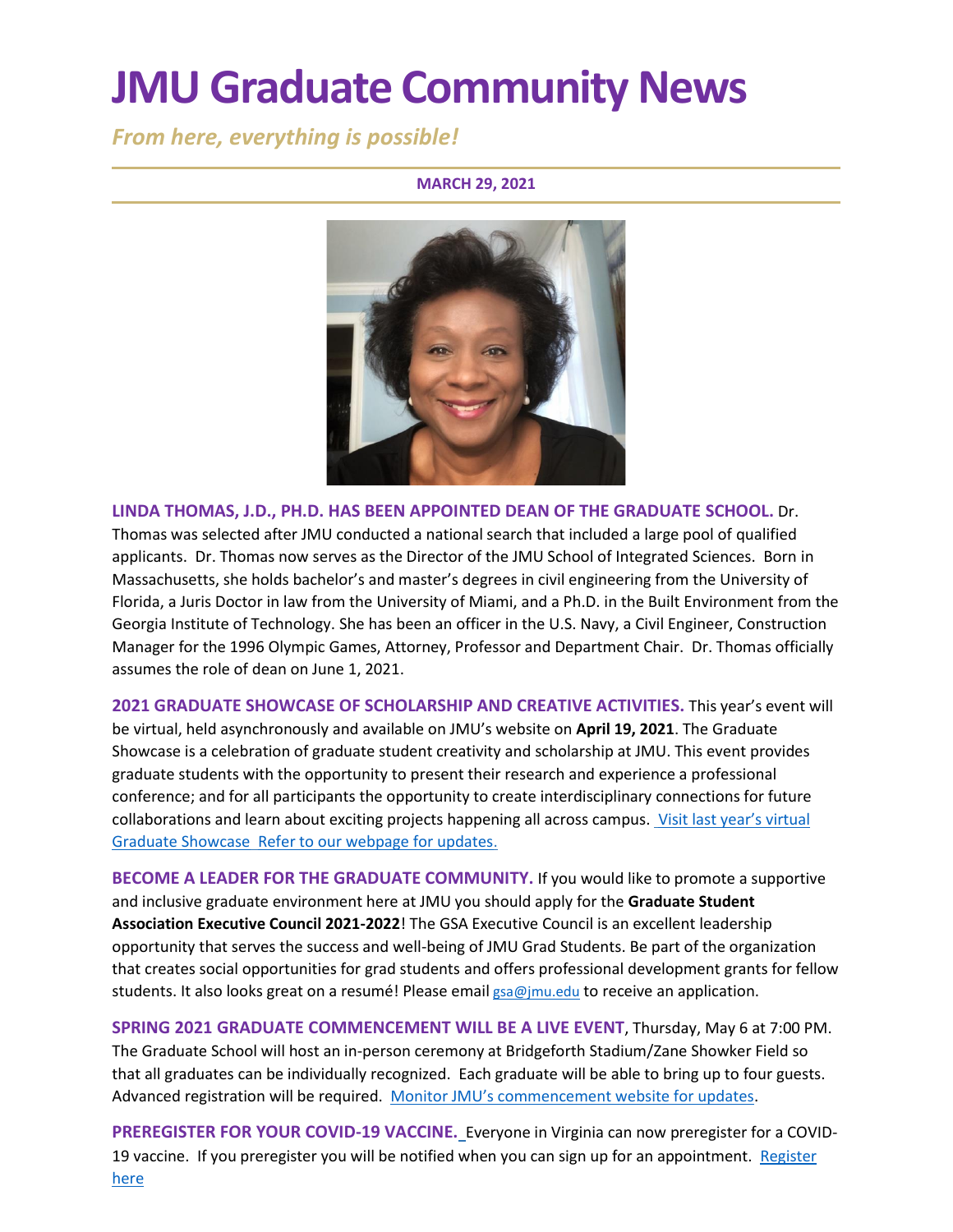**PLANNING FOR FALL 2021.** President Alger has announced that JMU is planning for an in-person Fall 2021 semester. [See the announcement](https://www.jmu.edu/news/2021/03/24-fall-in-person-plans.shtml)

**APPLY FOR A FULBRIGHT U.S. STUDENT GRANT**.  Fulbright Grants offer 8-13 months of funding in over 150 countries worldwide; recipients can conduct independent research, assistant in an English language classroom, or pursue further graduate study. Now is the time to start the applicant process! Upcoming information sessions: **Friday, March 26 (4-5 pm), Tuesday, April 6 (1-2 pm), and Wednesday, April 7 (4-5 pm)**. Interested students/alumni should contact Dr. Meredith Malburne-Wade [\(malburmm@jmu.edu\)](mailto:malburmm@jmu.edu) to learn more and get started.

**GLOBAL HUMANITARIAN WEEK 2021** presented by the Center for International Stabilization and Recovery (CISR) offers the following events:

- **Humanitarianism in Action: Security and Peace in Central Africa.** Dr. Yvan Yenda Ilunga, Ph.D., Visiting Assistant Professor of Political Science at Providence College in Rhodes Island, and instructor of Political Science at JMU, discusses his book, *[Humanitarianism](https://www.amazon.com/Humanitarianism-Security-Critical-Political-Practice/dp/3030516881) and Security: Trouble and Hope at the Heart of [Africa](https://www.amazon.com/Humanitarianism-Security-Critical-Political-Practice/dp/3030516881)* and the correlation between humanitarian crisis and issues of security, displacement, and the refugee and internally displaced persons crisis – **Tuesday, March 30, 7-8:00 pm** - [More Information](https://www.jmu.edu/cisr/other/ghw.html.shtml)
- **Conversations with Leading Women in Humanitarian Mine Action: Beyond 2021 in Post-Conflict Development,** CISR will host women leaders from the [U.S. Department of State](https://www.state.gov/) (Emma Atkinson), [The HALO Trust](https://www.halotrust.org/) (Kristen Stevens), and the [Marshall Legacy Institute](https://www.marshall-legacy.org/) (Elise Becker) who will discuss their personal career paths, talk about how gender has impacted their work, and the specific challenges impacting the humanitarian sector's responsiveness to issues of inclusiveness and diversity. **April 6 at 7:00 pm -** [More Information](https://www.jmu.edu/cisr/other/ghw.html.shtml)

### **PARTICIPATE IN THE GRADUATE STUDENT ASSOCIATION:**

- **JOIN THE GSA!** The GSA meets each second **Wednesday** of the month from **7:15-8:00 pm**. For questions email [gsa@jmu.edu.](mailto:gsa@jmu.edu)
- **CONNECT TO GSA.** You may find information for events and participation on our social media pages: [Instagramo](https://www.instagram.com/jmu_gsa/)r [Facebook.](https://www.facebook.com/JMUGSA/)

**THRIVE EVENTS.** THRIVE is a multi-dimensional program that seeks to foster connections among diverse graduate student communities, offers unique mentorship opportunities and provides tailored programming to engage and advance diverse perspectives. Inquire about **THRIVE** meetings and events a[t thrive@jmu.edu.](mailto:thrive@jmu.edu)

**GRADUATE ASSISTANTSHIP OPPORTUNITIES**. There are currently 15 Graduate Assistantship positions being advertised on [JobLink.](https://joblink.jmu.edu/) Graduate students may also qualify for student and "wage" staff positions posted on [JobLink.](https://joblink.jmu.edu/) Some summer positions are now being advertised.

**FOOD PANTRY AND OTHER ASSISTANCE AVAILABLE.** The [Pantry](https://info.jmu.edu/ocl/pop-up-pantry/) offers shelf-stable foods, basic hygiene products, and limited school supplies, plus assistance with printing costs, on-campus laundry costs, and access to campus dining options. Email  $\frac{paintv}{w}$  mu.edu with questions.

**HONE YOUR INTERVIEW SKILLS.** The University Career Center is offering opportunities to practice and improve your interview skills. Among the options are practice sessions with **University Career Advisors**, **InterviewStream**, an online tool for practicing alone with a webcam, and **SAP Brilliant Hire**. [More Information](https://www.jmu.edu/career/students/jobintern/interview/practice.shtml)

**INFORMATION ABOUT LIBRARY SERVICES FOR NEW STUDENTS** is available on the library website. [New Student Information](https://www.lib.jmu.edu/important-info-for-new-graduate-students/)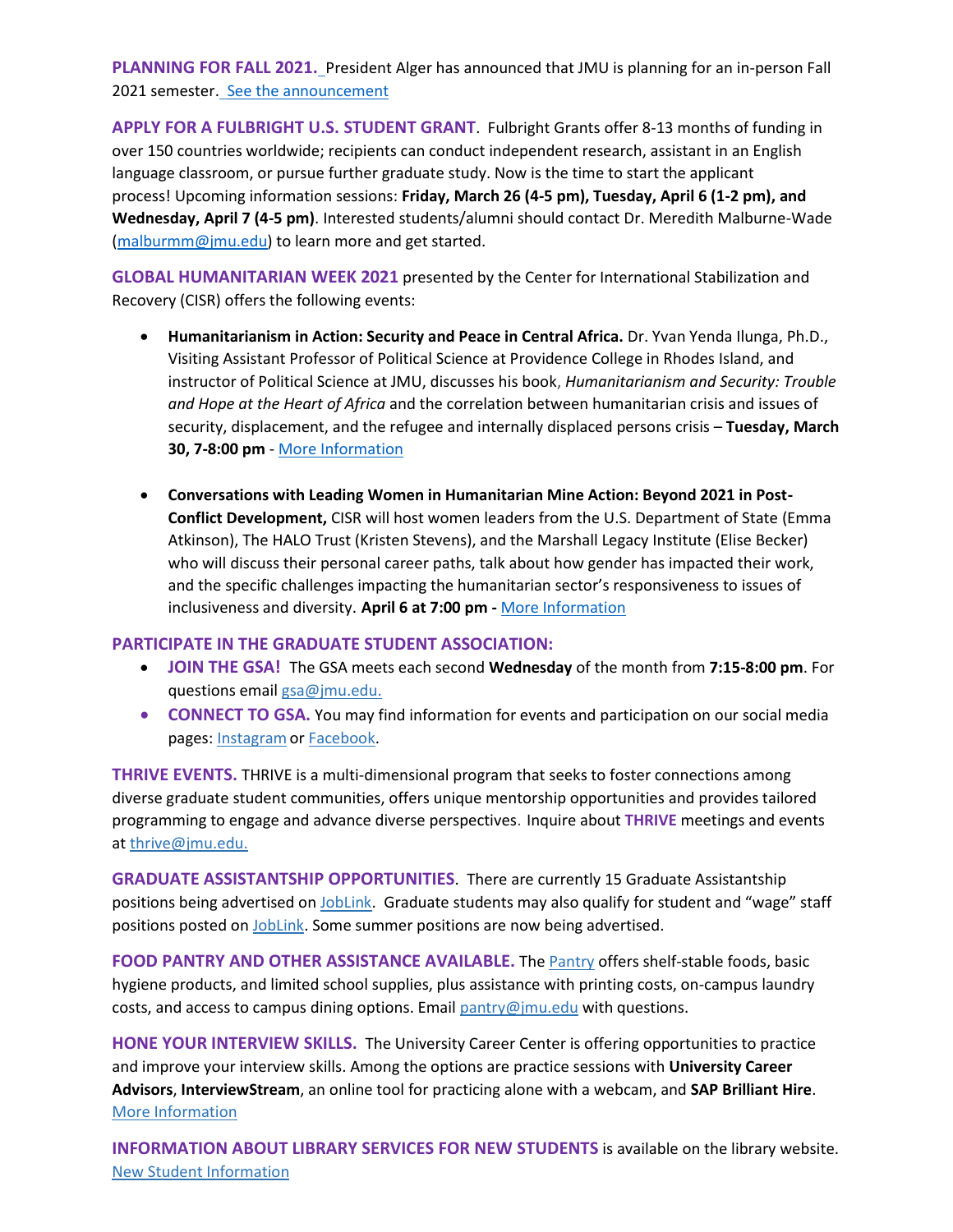**GRADUATE SCHOOL DATES AND DEADLINES.** For upcoming dates and deadlines please refer to this [link](https://www.jmu.edu/registrar/academic-calendar.shtml)

### Upcoming Events

**DEPARTMENT OF KINESIOLOGY WELCOMES TANYA PREWITT-WHITE, Ph.D.** for its 2021 live virtual **Annual Dorothy V. Harris Lecture** – **March 30 at 7:00 pm.** Dr. Tanya Prewitt-White is a Clinical Assistant Professor of Kinesiology and Nutrition at the University of Illinois Chicago. She is also a certified mental performance coach (CMPC) and Survivor Advocate who provides performance enhancement consulting to athletes and coaches. She will discuss, "*Centering Identity and Intersectional* Justice in Sport Psychology Practice". This event requires [registration.](https://2021kinesiologyharrislecture.questionpro.com/)

**15TH ANNUAL LAVENDER GRADUATION EVENT** sponsored by SOGIE Programming will honor and celebrate the achievements of our LGBTQ+ graduates at the Lavender Graduation and Awards Ceremony, **Thursday, April 15th at 6 pm**. This event will be hosted virtually on Zoom. Guests and students please [RSVP for Lavender Graduation.](https://urldefense.proofpoint.com/v2/url?u=https-3A__forms.gle_kwkV3JpMxR5r8d24A&d=DwMGaQ&c=eLbWYnpnzycBCgmb7vCI4uqNEB9RSjOdn_5nBEmmeq0&r=IQULcKUw-Ng3gbxxoezF8bxOIT4AvZd3Xinpy9hV34I&m=JUI34Z4N8S6zfGtMuBLDEyV7qnpVVbv-mePzVfk5Bgs&s=OKI8gjjGabJls-Z-j0E9Rk0SAvMz7lV5rsm0rc02-EI&e=) Deadline for graduating students to be recognized at the event, for speech submissions, and for SOGIE award nominations is **April 2**. Recommmend a [commencement speaker.](https://docs.google.com/forms/d/e/1FAIpQLSeGvacm3BgJdsdXzsYrc8kj1GoCzgTIEs_-jyM5LJ8ZLLTXkA/viewform?pli=1) [Nominate a student](https://docs.google.com/forms/d/e/1FAIpQLSc6wf3u2tFaa0iiX7TkTc-Je8Mdh2aHD45eaLroQu9bwYVd7A/viewform) for the SOGIE Award. [More Information](https://www.jmu.edu/studentaffairs/departments/diversity-equity-inclusion/SOGIE/lav-graduation.shtml)

**DEMOCRACY IN PERIL** is pleased to announce its next session, entitled "Inequality of Opportunity: Why the US Education System Is So Unequal and How to Reform It," with University of Virginia Law and Education Professor Kimberly Robinson. This event will take place on **Monday, April 5, 12:00-1:30 pm** EST on Zoom[. Register Here](https://jmu-edu.zoom.us/meeting/register/tZMlceuhrTIiHd0IqjGJLmYHENqY61H03ADX) [More Information](https://sites.lib.jmu.edu/democracyinperil/)

**THE FORBES CENTER FOR THE PERFORMING ARTS** is excited to announce FORBES CENTER @ HOME, sharing artistic experiences with you online. FORBES @ HOME programming will feature streamed concerts from JMU School of Music faculty, student performances, shows for young audiences, and talks with leading opera, music and theatre guest artists and faculty. Events are free or offered for a low ticket price[. More Information](https://jmuforbescenter.com/index.shtml)

**DUKE GALLERY OF FINE ART** presents Audrey Barnes & Kevin Phaup, WN2T (We Need to Talk), **March 15 - April 10**, Designer talk online: **April 5 at 2:00 pm**. [More Information](https://www.jmu.edu/dukehallgallery/index.shtml)

**SPRING GARDEN LECTURE SERIES AND OUTDOOR EVENTS** sponsored by the Edith J. Carrier, **Wednesday, March 24, April 7 and April 14, noon to 1:00 pm**. Also join us for our Wildflower walks and Spring Celebration Plant Sale. [More Information](https://www.jmu.edu/arboretum/events/adultprograms.shtml)

**THE FOURTH ANNUAL DIVERSIFYING SCHOLARSHIP RESEARCH CONFERENCE** will be hosted online by the University of Virginia **on April 9, 2021**, registration is free. [More Information](https://uva.theopenscholar.com/diversifyingscholarship)

[More on-campus events](https://ems.jmu.edu/MasterCalendar/MasterCalendar.aspx?_ga=2.261279492.802742690.1601384782-920476218.1518451077)

## Tips from TGS (The Graduate School)

**The Student Handbook**. It is the responsibility of every student to know and follow the policies outlined in the JMU Student Handbook along with federal, state, and local laws[. Student Handbook](https://www.jmu.edu/osarp/handbook/index.shtml)

**Graduate Polices.** You are responsible to read and follow the graduate policies set forth in the [Graduate](http://jmu.edu/catalog)  [Catalog.](http://jmu.edu/catalog) Important information regarding degree progress, including rules for successful progression and continuous enrollment are also on the [Graduate School website.](https://www.jmu.edu/grad/current-students/degree-progress/index.shtml) Some temporary policies are currently in force due to COVID-19. [Temporary Policies](https://www.jmu.edu/grad/temporary-graduate-school-policies.shtml)